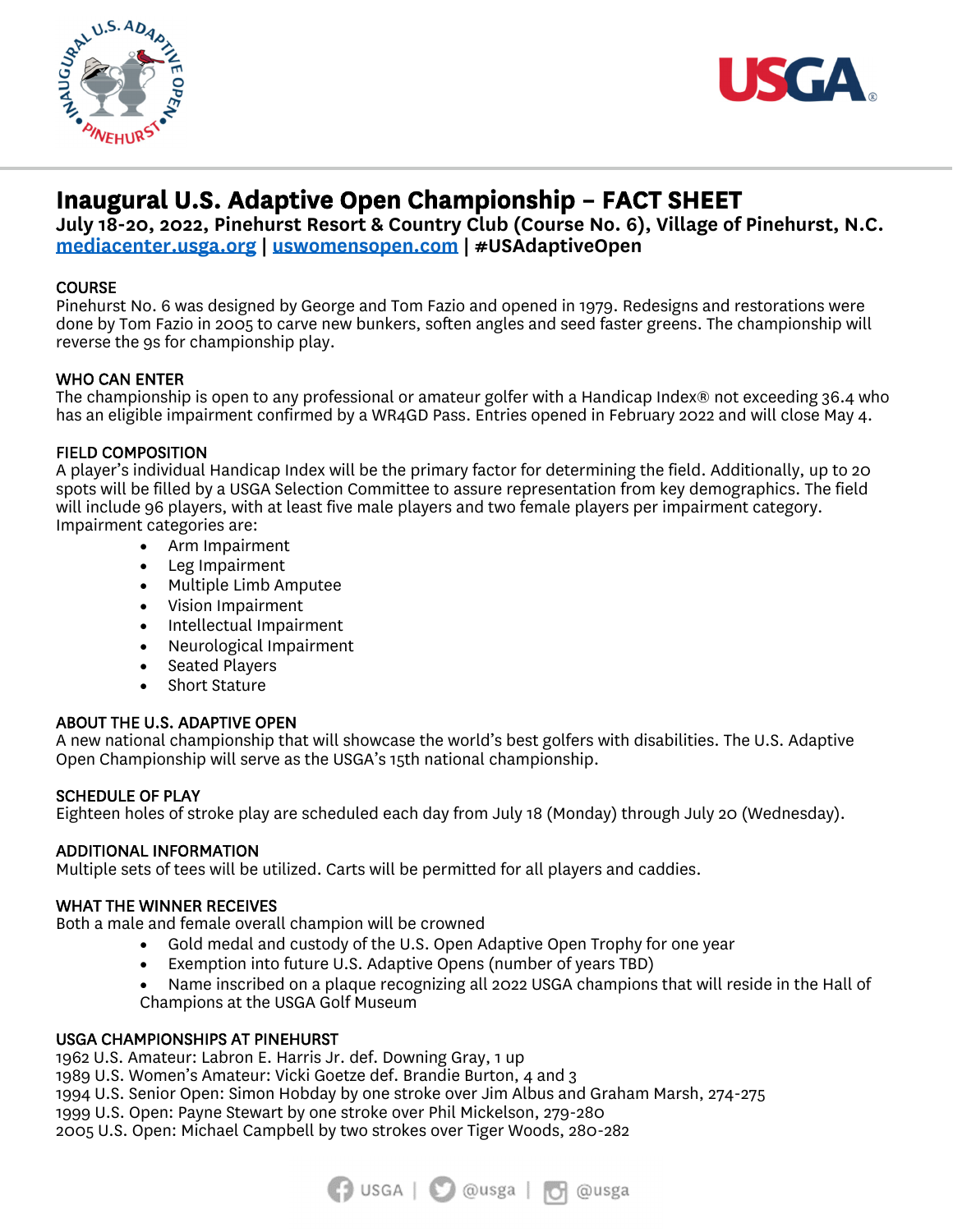2008 U.S. Amateur: Danny Lee def. Drew Kittleson, 5 and 4

2014 U.S. Open: Martin Kaymer by eight strokes over Rickie Fowler and Erik Compton, 271-279

2014 U.S. Women's Open: Michelle Wie by two strokes over Stacy Lewis, 278-280

2017 U.S. Amateur Four-Ball: Frankie Capan/Shuai Ming Wong

2019 U.S. Amateur: Andy Ogletree def. John Augenstein, 2 and 1

### OTHER EVENTS AT PINEHURST NO. 6

- 2018-2019 LPGA Q-Series Stage 3
- 2020 Colonial Athletic Conference Championship
- 2021 American Athletic Conference Championship
- North and South Junior Girls Championship
- US Kids World Championship

# MOST USGA CHAMPIONSHIPS HOSTED BY A CLUB (thru 2021) 18 - Merion G.C., Ardmore, Pa.

- 
- 17 Oakmont (Pa.) C.C.
- 16 The Country Club, Brookline, Mass.
- 16 Baltusrol G.C., Springfield, N.J.
- 13 Pebble Beach (Calif.) G.L.
- 13 Winged Foot G.C., Mamaroneck, N.Y.
- 12 Chicago G.C., Wheaton, Ill.
- 11 The Olympic Club, San Francisco, Calif.
- 11 Oakland Hills C.C., Bloomfield Township, Mich.
- 10 Pinehurst Resort and Country Club, Village of Pinehurst, N.C.

### USGA CHAMPIONSHIPS IN NORTH CAROLINA

This will be the 37th USGA championship played in North Carolina. In 2022, the Tar Heel State will also host the 77th U.S. Women's Open at Pine Needles Lodge & Golf Club.

USGA CHAMPIONSHIPS IN NORTH CAROLINA 1947 U.S. Women's Open: Starmount Forest Country Club (Betty Jameson) 1955 U.S. Women's Amateur: Myers Park Country Club (Patricia Lesser) 1962 U.S. Amateur: Pinehurst Resort & Country Club, Course No. 2 (Labron E. Harris Jr.) 1972 U.S. Amateur: Charlotte Country Club (Marvin "Vinny" Giles) 1980 U.S. Amateur: Country Club of North Carolina (Hal Sutton) 1986 U.S. Amateur Public Links: Tanglewood Park (Billy Mayfair) 1989 U.S. Women's Amateur: Pinehurst Resort & Country Club, Course No. 2 (Vicki Goetze) 1989 U.S. Girls' Junior: Pine Needles Lodge & Golf Club (Brandie Burton) 1991 U.S. Senior Women's Amateur: Pine Needles Lodge & Golf Club (Phyllis Preuss) 1994 U.S. Senior Open: Pinehurst Resort & Country Club, Course No. 2 (Simon Hobday) 1996 U.S. Women's Open: Pine Needles Lodge & Golf Club (Annika Sorenstam) 1999 U.S. Open: Pinehurst Resort & Country Club, Course No. 2 (Payne Stewart) 1999 U.S. Women's Amateur: Biltmore Forest Country Club (Dorothy Delasin) 2000 U.S. Women's Amateur Public Links: Legacy Golf Links (Catherine Cartwright) 2000 U.S. Senior Amateur: Charlotte Country Club (Bill Shean Jr.) 2001 U.S. Women's Open: Pine Needles Lodge & Golf Club (Karrie Webb) 2002 U.S. Senior Women's Amateur: Mid Pines Inn & Golf Club (Carol Semple Thompson) 2005 U.S. Open: Pinehurst Resort & Country Club, Course No. 2 (Michael Campbell) 2006 U.S. Girls' Junior: Carmel Country Club (Jenny Shin) 2007 U.S. Women's Open: Pine Needles Lodge & Golf Club (Cristie Kerr) 2008 U.S. Amateur: Pinehurst Resort & Country Club, Course No. 2 (Danny Lee) 2010 U.S. Amateur Public Links: Bryan Park Golf & Conference Center (Lion Kim) 2010 U.S. Girls' Junior: Country Club of North Carolina (Doris Chen) 2010 U.S. Women's Amateur: Charlotte Country Club (Danielle Kang) 2013 U.S. Senior Amateur: Wade Hampton Golf Club (Doug Hanzel) 2013 U.S. Women's Mid-Amateur: Biltmore Forest Country Club (Julia Potter) 2014 U.S. Open: Pinehurst Resort & Country Club, Course No. 2 (Martin Kaymer) 2014 U.S. Women's Open: Pinehurst Resort & Country Club, Course No. 2 (Michelle Wie)

2017 U.S. Amateur Four-Ball: Pinehurst Resort & Country Club, Course No. 2 (Frankie Capan/Shuai Ming Wong)